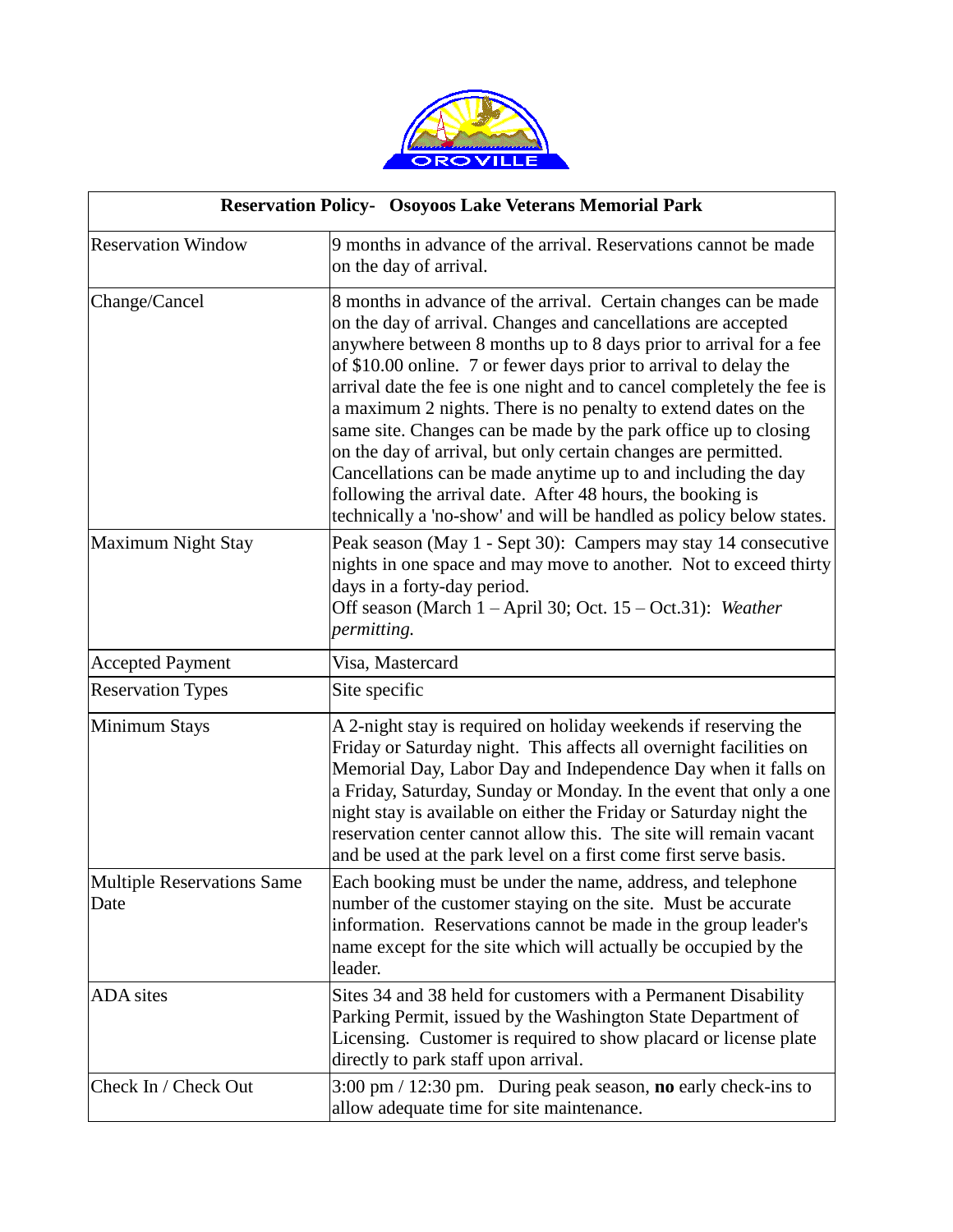| <b>Maximum Party Size</b>           | 8. Exception are children age 5 and younger.                                                                                                                                                                                                                                                                                                                                                  |  |  |
|-------------------------------------|-----------------------------------------------------------------------------------------------------------------------------------------------------------------------------------------------------------------------------------------------------------------------------------------------------------------------------------------------------------------------------------------------|--|--|
| <b>Maximum Pieces of Shelter</b>    | 1 trailer / motorhome and one tent; or two tents per site.                                                                                                                                                                                                                                                                                                                                    |  |  |
| Payment at time of reservation      | Full fees are charged at the time of reservation. Fees include the<br>\$8.00 online non-refundable reservation fee & fees for one<br>vehicle.                                                                                                                                                                                                                                                 |  |  |
| No Show Policy                      | Reservations are held for 48 hours from your reservation arrival<br>time. After this time the reservation cancels and the customer<br>loses the reservation fee and fees to a maximum 3 nights. For<br>customer's seeking a refund of the remaining nights they must<br>contact the park directly. Failure to register upon arrival may<br>also cause your reservation to become a "no show". |  |  |
| <b>Discounts</b>                    | <b>Disabled Veteran Pass</b><br>Proof of eligibility required. 50% discount on camping fees for a<br>maximum of 10 days each year.<br><b>Off Season Rates</b><br>March $1 -$ April $30 = $17.00$<br>Oct. $15 -$ October $31 = $17.00$<br>Primitive Sites = $$10.00$<br>Utility Sites = $$24.00$                                                                                               |  |  |
| <b>First Come First Serve Sites</b> | Currently 100% reservable                                                                                                                                                                                                                                                                                                                                                                     |  |  |
| <b>Additional Vehicle Policy</b>    | One vehicle is included in the camping fees. Extra vehicles pay an<br>additional \$10/night at the park. Depending on the park, the<br>vehicle may have to park in an additional vehicle parking lot.                                                                                                                                                                                         |  |  |
| Site Types                          | Standard - no hookup<br>Utility – electric or electric and water<br>Full Hookup – electric, water and sewer<br>Note: Trailer dump site available at park                                                                                                                                                                                                                                      |  |  |